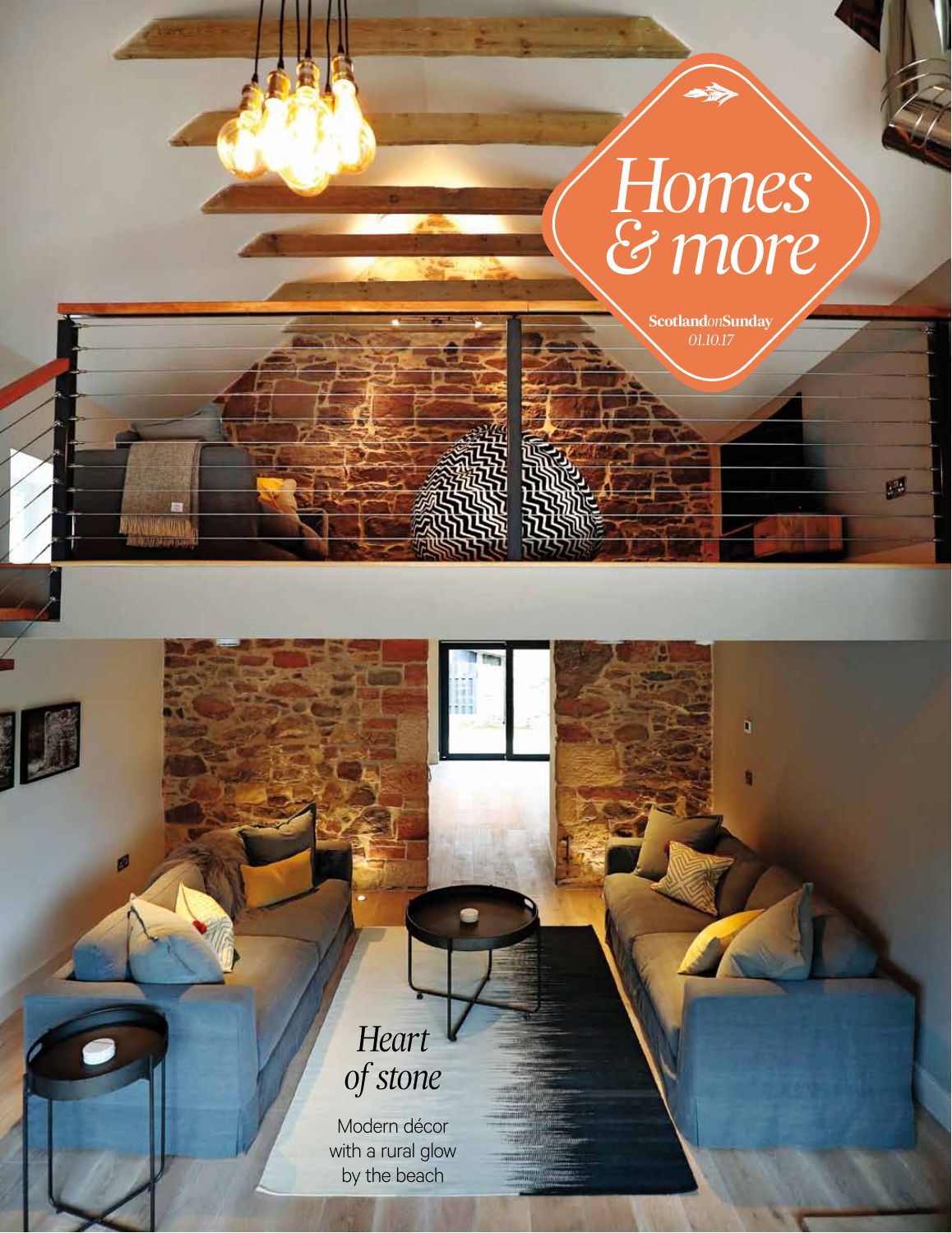Turning B-listed farm steadings that were almost derelict into a row of dazzling contemporary holiday lets was a daunting collaborative effort





# *Three of a kind*

**W** first came across Williamston<br>Farm Steadings two years age<br>the property had been on the market *first came across Williamstone Farm Steadings two years ago, the property had been on the market for a year, with the scale of the work required having probably put many people off a purchase. But not so Steph and Ryan, who were looking for a project having already built two of their homes. The previous owners had lived in the farmhouse for 35 years and the steading buildings were almost derelict. "They were watertight but only just," says Steph.* 

*The steadings are set in their own four-acre plot of farmland on the edge of North Berwick and the beach there is within walking distance.*

*While you might imagine that Steph and Ryan arrived at Williamstone in September 2015 with a clear idea of what they wanted to achieve here, Steph insists: "We didn't have a clue what we were going to do at first, and then it just evolved with the idea of developing the steadings as holiday cottages."* 

*Today, there are three properties: The Barn, The Bothy and The Byre. Each combines the features of the original steading – think exposed stone walls and vaulted ceilings with roof beams – with contemporary features including wide plank Kährs oak flooring (with underfloor heating) and RAIS woodburning stoves (from Bonk & Co in Edinburgh) and with sleek Poggenpohl kitchens and bathrooms featuring fittings by Duravit and Porcelanosa. The couple worked with two Edinburgh-based design studios for this* 

*project: the architectural practice Studio LBA, which transformed the original steadings into today's three properties; and DecorAir, a recently launched interior design and project management service offering tailored design packages to the buy-to-let market.*

*The initial design process took about a year from first consultation to planning permission, and the couple worked closely with project architect David Hill. "We wanted to be true to the buildings," says Steph. "We laboured over which walls we could have as exposed stone, and we kept as much as we could, down to the old metal grab handles, as they all tell a story of the history of these buildings.*

*"Also we didn't want to cram in bedrooms. We wanted the spaces to flow and to be proportionate. Each property has three bedrooms as well as lovely living and entertaining spaces."*

*Notably, where the buildings called for new elements to be introduced, the features are contemporary. The new openings created in the fabric of the buildings are wrapped in Corten steel, which complements the original stonework beautifully while also feeling distinct from the existing materials. And, perhaps most striking of all, a new glass corridor was added when designing The Bothy, linking the bedrooms with the living space. "There was this one really narrow steading that we couldn't have used, but adding this glass corridor then allowed us to use this space," says Steph.*

*Naturally, the project brought its challenges, not least in the beginning when the steadings had to be cleared. "We had to replace the drainage as it was* 

#### *Words Fiona Reid Photographs Jane Barlow*